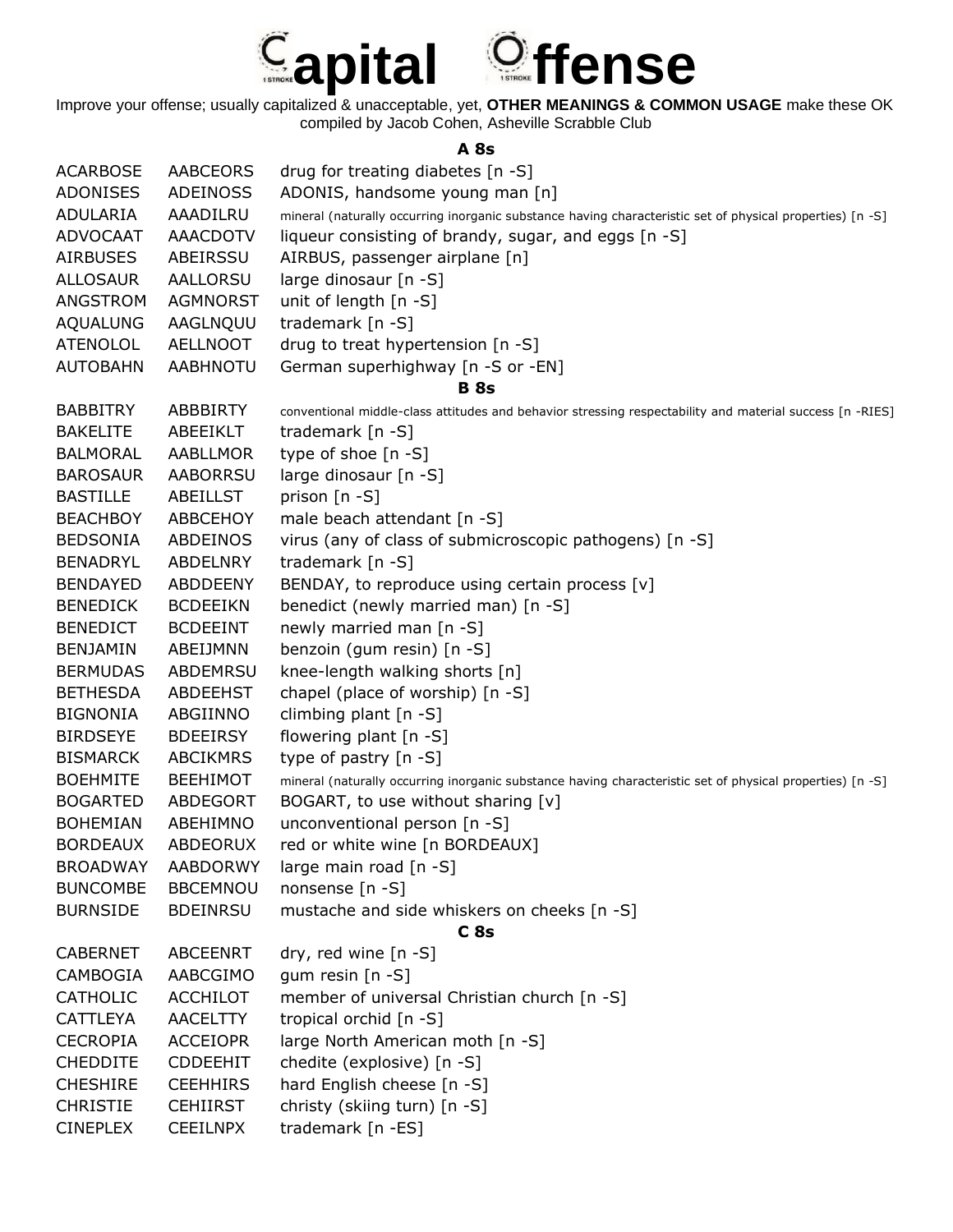## *Capital Offense*

| <b>CINGULAR</b> | ACGILNRU        | CINGULUM, anatomical band or girdle [adj]                                                                 |
|-----------------|-----------------|-----------------------------------------------------------------------------------------------------------|
| <b>CLARENCE</b> | <b>ACCEELNR</b> | closed carriage [n -S]                                                                                    |
| <b>CLERIHEW</b> | <b>CEEHILRW</b> | humorous poem [n-S]                                                                                       |
| <b>CLEVEITE</b> | <b>CEEEILTV</b> | radioactive mineral [n -S]                                                                                |
| <b>COLORADO</b> | <b>ACDLOOOR</b> | of medium strength and color---used of cigars [adj]                                                       |
| CONELRAD        | <b>ACDELNOR</b> | system for defense in event of air attack [n -S]                                                          |
| <b>CORVETTE</b> | <b>CEEORTTV</b> | small, swift warship [n -S]                                                                               |
| <b>CRENSHAW</b> | <b>ACEHNRSW</b> | variety of honeydew melon [n -S]                                                                          |
| <b>CROCKPOT</b> | <b>CCKOOPRT</b> | electric cooking pot [n -S]                                                                               |
| <b>CROWFOOT</b> | <b>CFOOORTW</b> | flowering plant [n -S or -FEET]                                                                           |
| <b>CYPRUSES</b> | <b>CEPRSSUY</b> | CYPRUS, cypress (thin fabric) [n]                                                                         |
|                 |                 | <b>D</b> 8s                                                                                               |
| DAIQUIRI        | ADIIIQRU        | cocktail [n -S]                                                                                           |
| <b>DALTONIC</b> | <b>ACDILNOT</b> | pertaining to form of color blindness [adj]                                                               |
| <b>DAMASKED</b> | <b>AADDEKMS</b> | DAMASK, to weave with elaborate design [v]                                                                |
| <b>DEMOCRAT</b> | <b>ACDEMORT</b> | one who believes in political and social equality [n -S]                                                  |
| <b>DEPRENYL</b> | <b>DEELNPRY</b> | drug for treating Parkinson's disease [n -S]                                                              |
| <b>DEVONIAN</b> | ADEINNOV        | of or pertaining to certain geologic time period [adj]                                                    |
| <b>DIAMANTE</b> | AADEIMNT        | sparkling decoration [n -S]                                                                               |
| DIELDRIN        | <b>DDEIILNR</b> | insecticide [n -S]                                                                                        |
| <b>DIESELED</b> | <b>DDEEEILS</b> | DIESEL, to continue running after ignition is turned off [v]                                              |
| <b>DOMESDAY</b> | ADDEMOSY        | doomsday (judgment day) [n -S]                                                                            |
| <b>DOMINICK</b> | CDIIKMNO        | one of American breed of chicken [n -S]                                                                   |
| <b>DRUIDESS</b> | <b>DDEIRSSU</b> | female druid (one of ancient Celtic order of priests) [ n -ES]                                            |
| <b>DRUIDISM</b> | <b>DDIIMRSU</b> | religious system of druids (one of ancient Celtic order of priests) [n -S]                                |
| <b>DUBONNET</b> | <b>BDENNOTU</b> | red color [n -S]                                                                                          |
| <b>DUMPSTER</b> | <b>DEMPRSTU</b> | trademark [n -S]                                                                                          |
| <b>DUTCHMAN</b> | <b>ACDHMNTU</b> | something used to hide structural defects [n -MEN]                                                        |
|                 |                 | <b>E</b> 8s                                                                                               |
| <b>EGYPTIAN</b> | <b>AEGINPTY</b> | typeface with squared serifs [n -S]                                                                       |
| <b>EINSTEIN</b> | <b>EEIINNST</b> | very intelligent person [n -S]                                                                            |
| <b>ELASTANE</b> | <b>AAEELNST</b> | spandex (synthetic elastic fiber)-trademark [n -S]                                                        |
| <b>ELDORADO</b> | <b>ADDELOOR</b> | place of great abundance [n -S]                                                                           |
| <b>ELDRITCH</b> | <b>CDEHILRT</b> | weird (mysteriously strange) [adj]                                                                        |
| <b>ENQUIRER</b> | EEINQRRU        | one that inquires [n -S]                                                                                  |
| <b>ENTELLUS</b> | <b>EELLNSTU</b> | hanuman (East Indian monkey) [n -ES]                                                                      |
| <b>EUROLAND</b> | ADELNORU        | Eurozone (area formed by countries using euro) [n -S]                                                     |
| <b>EUROPIUM</b> | EIMOPRUU        | metallic element [n -S]                                                                                   |
| <b>EUROZONE</b> | <b>EENOORUZ</b> | area formed by countries using euro) [n -S]                                                               |
|                 |                 | F <sub>8s</sub>                                                                                           |
| <b>FEDEXING</b> | <b>DEEFGINX</b> | FEDEX, to send by Federal Express [v]                                                                     |
| <b>FELICITY</b> | <b>CEFIILTY</b> | happiness [n -TIES]                                                                                       |
| <b>FLINKITE</b> | EFIIKLNT        | mineral (naturally occurring inorganic substance having characteristic set of physical properties) [n -S] |
| <b>FLORENCE</b> | <b>CEEFLNOR</b> | florin (former gold coin of Europe) [n -S]                                                                |
| <b>FOODLAND</b> | <b>ADDFLNOO</b> | land for production of food [n -S]                                                                        |
| <b>FOOSBALL</b> | <b>ABFLLOOS</b> | table game resembling soccer [n -S]                                                                       |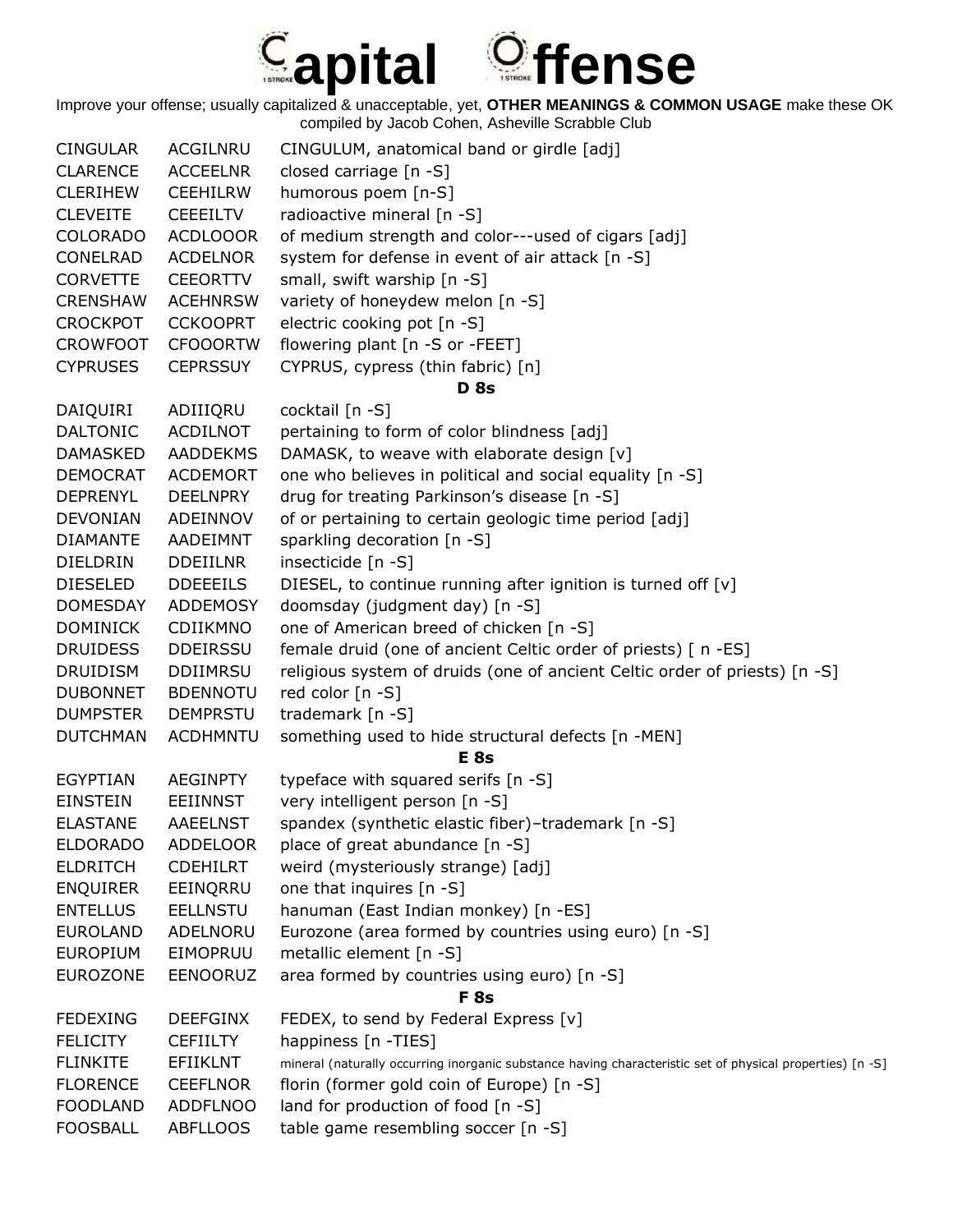

| <b>FRANCIZE</b> | <b>ACEFINRZ</b> | to force to adopt French customs and language [v -D, -ZING, -S]     |
|-----------------|-----------------|---------------------------------------------------------------------|
| <b>FRANKLIN</b> | <b>AFIKLNNR</b> | medieval English landowner [n -S]                                   |
| FRASCATI        | <b>AACFIRST</b> | Italian white wine [n -S]                                           |
| <b>FRENCHED</b> | <b>CDEEFHNR</b> | FRENCH, to cut into thin strips before cooking [v]                  |
| <b>FRENCHES</b> | <b>CEEFHNRS</b> | FRENCH, to cut into thin strips before cooking [v]                  |
| FRIULANO        | AFILNORU        | mild Italian cheese [n -S]                                          |
|                 |                 | G <sub>8s</sub>                                                     |
| <b>GALLICAN</b> | <b>AACGILLN</b> | pertaining to French religious movement [adj]                       |
| <b>GALLOWAY</b> | <b>AAGLLOWY</b> | breed of hornless cattle [n -S]                                     |
| GANZFELD        | <b>ADEFGLNZ</b> | technique of controlled sensory input used in parapsychology [n -S] |
| GARRISON        | <b>AGINORRS</b> | assign to military post [v -ED, -ING, -ES]                          |
| <b>GERMANIC</b> | <b>ACEGIMNR</b> | containing germanium (metallic element) [adj]                       |
| <b>GLASNOST</b> | <b>AGLNOSST</b> | Soviet policy of open political discussion [n -ES]                  |
| <b>GOLGOTHA</b> | <b>AGGHLOOT</b> | place of burial [n -S]                                              |
| <b>GOOGLING</b> | <b>GGGILNOO</b> | to use Internet search engine [v]                                   |
| <b>GRAECIZE</b> | ACEEGIRZ        | to Grecize (to provide with Greek style) [v -D, -ZING, -S]          |
| <b>GUERNSEY</b> | <b>EEGNRSUY</b> | woolen shirt [n -S]                                                 |
| <b>GYPSEIAN</b> | <b>AEGINPSY</b> | of or pertaining to gypsies [adj]                                   |
|                 |                 | <b>H</b> 8s                                                         |
| <b>HEBRAIZE</b> | ABEEHIRZ        | to make Hebrew [v -D, -ZING, -S]                                    |
| <b>HERCULES</b> | <b>CEEHLRSU</b> | any man of great size and strength [n -ES]                          |
| <b>HERMAEAN</b> | <b>AAEEHMNR</b> | HERMA, herm (type of statue (three-dimensional work of art) [adj]   |
| <b>HOLSTEIN</b> | <b>EHILNOST</b> | breed of cattle [n -S]                                              |
|                 |                 | I8s                                                                 |
| <b>INTERNET</b> | EEINNRTT        | network of computer networks [n -S]                                 |
| <b>INTIFADA</b> | <b>AADFIINT</b> | uprising of Palestinians against Israelis [n -S]                    |
|                 |                 | J <sub>8s</sub>                                                     |
| <b>JACQUARD</b> | AACDJQRU        | fabric of intricate weave [n -S]                                    |
| <b>JANIFORM</b> | <b>AFIJMNOR</b> | hypocritical (pertaining to hypocrisy) [adj]                        |
| <b>JANISARY</b> | AAIJNRSY        | janizary (Turkish soldier) [n -RIES]                                |
| <b>JANIZARY</b> | AAIJNRYZ        | Turkish soldier [n -RIES]                                           |
| <b>JAPANIZE</b> | AAEIJNPZ        | to make Japanese [v -D, -ZING, -S]                                  |
| <b>JAPANNER</b> | <b>AAEJNNPR</b> | one that japans (to coat with glossy, black lacquer) [n -S]         |
| <b>JEREMIAD</b> | ADEEIJMR        | tale of woe [n -S]                                                  |
| <b>JEROBOAM</b> | ABEJMOOR        | wine bottle $[n - S]$                                               |
| <b>JOHANNES</b> | <b>AEHJNNOS</b> | Portuguese coin [n JOHANNES]                                        |
| <b>JONESING</b> | <b>EGIJNNOS</b> | JONES, to have string craving for something [v]                     |
| <b>JULIENNE</b> | EEIJLNNU        | to cut food into long thin strips [v -D, -NING, -S]                 |
| <b>JURASSIC</b> | <b>ACIJRSSU</b> | of or pertaining to certain geologic time period [adj]              |
|                 |                 | <b>K8s</b>                                                          |
| KAMIKAZE        | AAEIKKMZ        | plane to be flown in suicide crash on target [n -S]                 |
| <b>KLONDIKE</b> | <b>DEIKKLNO</b> | card game [n -S]                                                    |
|                 |                 | L <sub>8s</sub>                                                     |
| <b>LABORITE</b> | ABEILORT        | supporter of labor interests [n -S]                                 |
| LABRADOR        | AABDLORR        | hunting dog [n -S]                                                  |
| LAETRILE        | AEEILLRT        | drug derived from apricot pits [n -S]                               |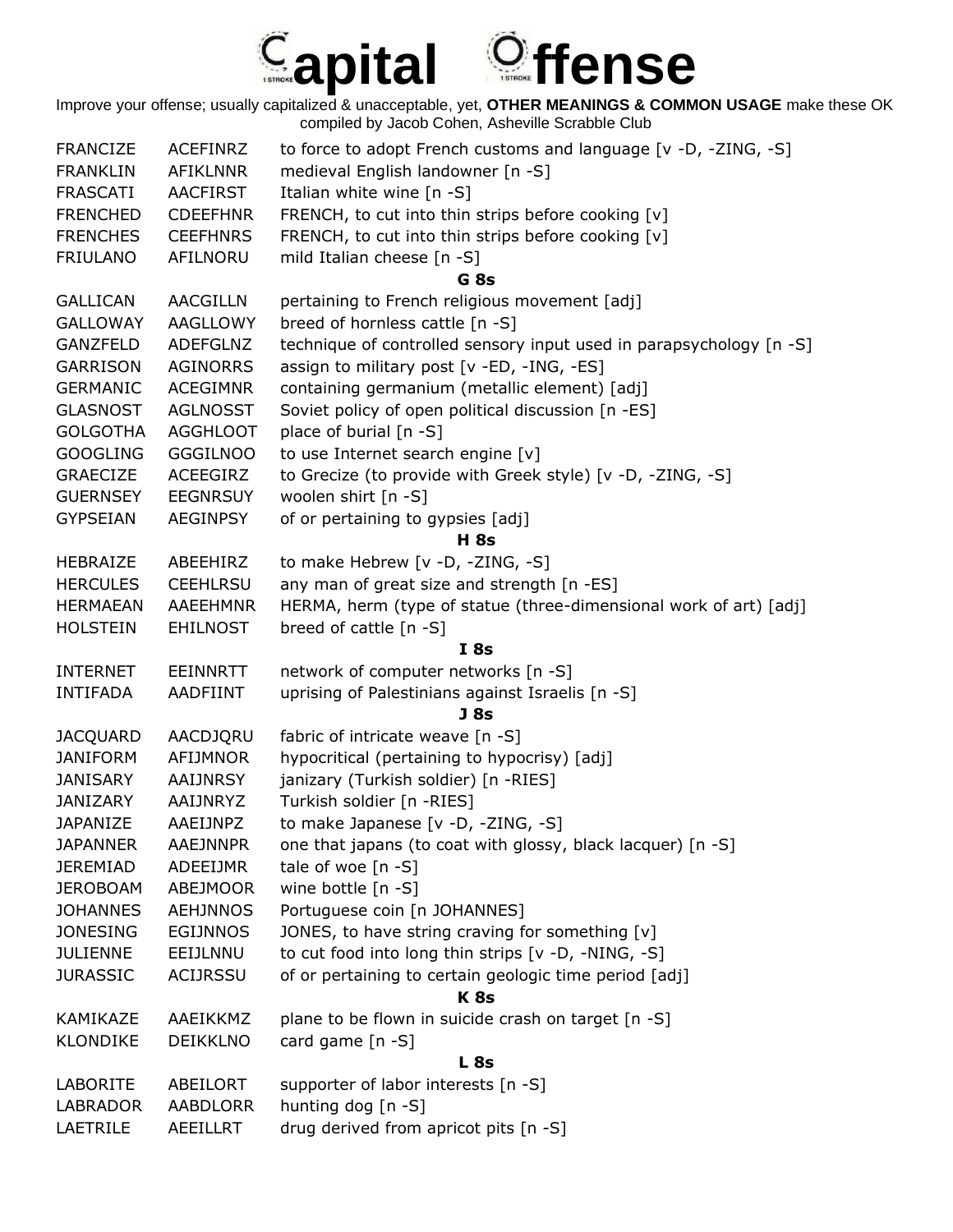

| LATINIZE        | <b>AEIILNTZ</b> | to translate into Latin [v -D, -ZING, S]                                                |
|-----------------|-----------------|-----------------------------------------------------------------------------------------|
| LEWISSON        | <b>EILNOSSW</b> | lewis (hoisting device) [n -S]                                                          |
| <b>LIFEBUOY</b> | <b>BEFILOUY</b> | life preserver shaped like ring [n -S]                                                  |
| <b>LILLIPUT</b> | <b>IILLLPTU</b> | vey small person [n -S]                                                                 |
| LOTHARIO        | AHILOORT        | seducer of women [n -S]                                                                 |
|                 |                 | <b>M</b> 8s                                                                             |
| <b>MACKINAW</b> | AACIKMNW        | woolen fabric [n -S]                                                                    |
| <b>MADRASES</b> | <b>AADEMRSS</b> | cotton fabric [n]                                                                       |
| <b>MAGDALEN</b> | <b>AADEGLMN</b> | reformed prostitute [n -S]                                                              |
| <b>MAIASAUR</b> | AAAIMRSU        | herbivorous dinosaur [n -S]                                                             |
| MAILGRAM        | AAGILMMR        | trademark [n -S]                                                                        |
| <b>MALARKEY</b> | AAEKLMRY        | nonsense (behavior or language that is meaningless or absurd) [n -S]                    |
| MANDARIN        | AADIMNNR        | citrus fruit [n -S]                                                                     |
| <b>MARTINET</b> | AEIMNRTT        | one who demands rigid adherence to rules [n -S]                                         |
| MARYJANE        | AAEJMNRY        | marijuana $[n - S]$                                                                     |
| <b>MASONITE</b> | AEIMNOST        | trademark [n -S]                                                                        |
| <b>MAVERICK</b> | <b>ACEIKMRV</b> | unbranded range animal [n -S]                                                           |
| MEDICAID        | ACDDEIIM        | type of governmental health program [n -S]                                              |
| MEDICARE        | <b>ACDEEIMR</b> | type of governmental health program [n -S]                                              |
| METRAZOL        | <b>AELMORTZ</b> | powder used as stimulant [n -S]                                                         |
| <b>MICAWBER</b> | ABCEIMRW        | person who remains hopeful despite adversity [n -S]                                     |
| MILESIAN        | <b>AEIILMNS</b> | pertaining to native people of Ireland [adj]                                            |
| MINNEOLA        | AEILMNNO        | reddish tangelo [n -S]                                                                  |
| <b>MORESQUE</b> | <b>EEMOQRSU</b> | ancient decorative style [n -S]                                                         |
| <b>MORRISES</b> | <b>EIMORSSS</b> | MORRIS, English folk dance [n]                                                          |
| <b>MOSASAUR</b> | AAMORSSU        | extinct lizard $[n -S]$                                                                 |
| <b>MUENSTER</b> | <b>EEMNRSTU</b> | mild cheese [n -S]                                                                      |
| <b>MURPHIES</b> | <b>EHIMPRSU</b> | MURPHY, potato (edible tuber of cultivated plant) [n]                                   |
|                 |                 | <b>N</b> 8s                                                                             |
| <b>NALOXONE</b> | <b>AELNNOOX</b> | chemical compound [n -S]                                                                |
| <b>NAPOLEON</b> | <b>AELNNOOP</b> | type of pastry [n -S]                                                                   |
| <b>NAPROXEN</b> | <b>AENNOPRX</b> | anti-inflammatory drug [n -S]                                                           |
| NAZIFIED        | ADEFIINZ        | NAZIFY, to cause to act like nazi [v]                                                   |
| <b>NAZIFIES</b> | <b>AEFIINSZ</b> | NAZIFY, to cause to act like nazi [v]                                                   |
| <b>NICHROME</b> | <b>CEHIMNOR</b> | trademark [n -S]                                                                        |
| <b>NOBELIUM</b> | <b>BEILMNOU</b> | radioactive element [n -S]                                                              |
|                 |                 | <b>O</b> 8s                                                                             |
| <b>ODYSSEAN</b> | <b>ADENOSSY</b> | ODYSSEY, long, wandering journey [adj]                                                  |
| <b>OEDIPEAN</b> | ADEEINOP        | oedipal (pertaining to libidinal feelings in child toward parent of opposite sex) [adj] |
| OLYMPIAD        | ADILMOPY        | celebration of Olympic Games [n -S]                                                     |
| <b>ORTHODOX</b> | <b>DHOOORTX</b> | one holding traditional beliefs [n -ES]                                                 |
| <b>OSNABURG</b> | <b>ABGNORSU</b> | cotton fabric [n -S]                                                                    |
|                 |                 | <b>P</b> 8s                                                                             |
| <b>PALEOCON</b> | <b>ACELNOOP</b> | extremely right-wing conservative [n -S]                                                |
| <b>PANTHEON</b> | <b>AEHNNOPT</b> | temple dedicated to all gods [n -S]                                                     |
| <b>PASSOVER</b> | <b>AEOPRSSV</b> | lamb eaten at feast of Jewish holiday [n -S]                                            |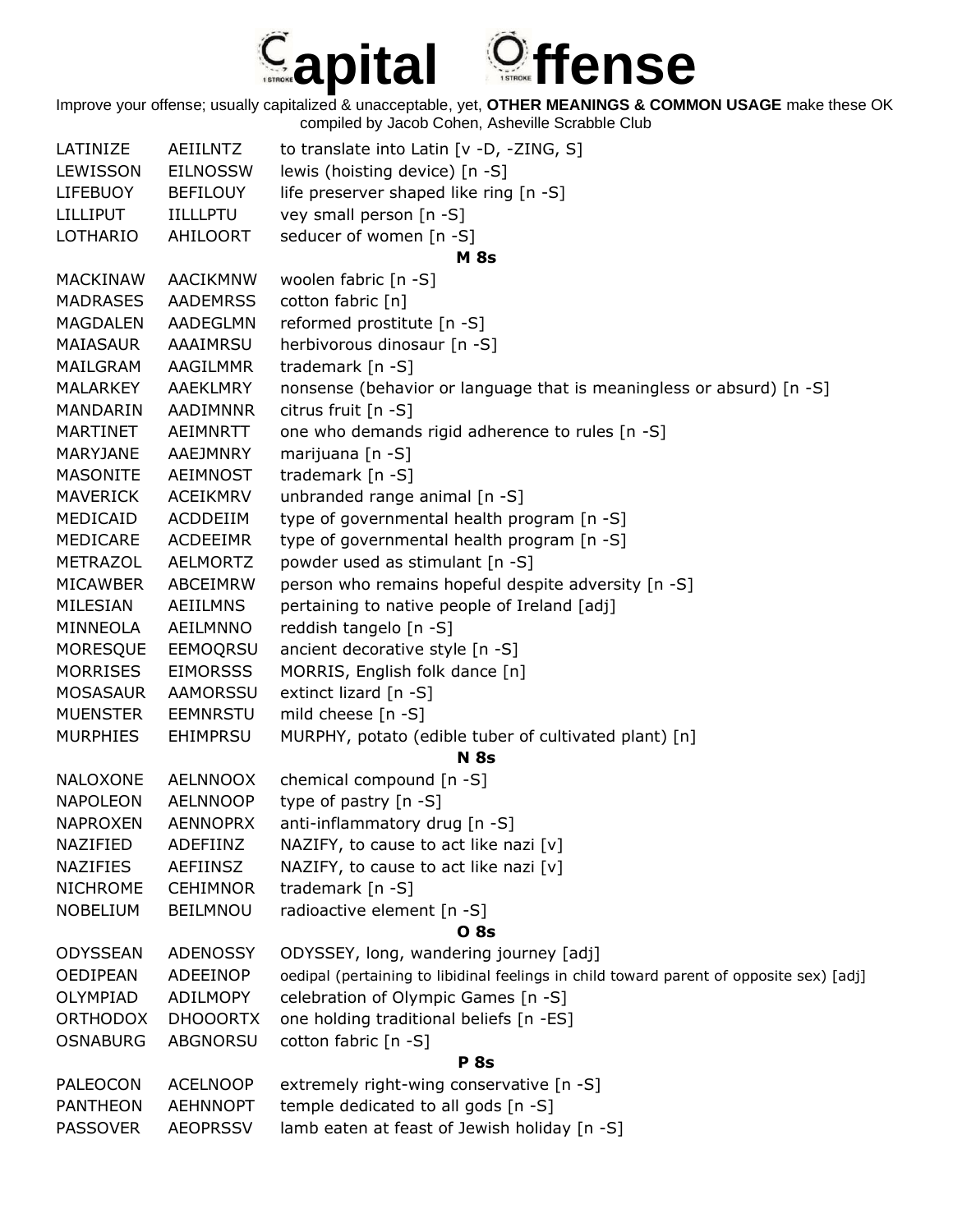

| <b>PHARISEE</b> | <b>AEEHIPRS</b> | hypocritically self-righteous person [n -S]                               |
|-----------------|-----------------|---------------------------------------------------------------------------|
| <b>PICKWICK</b> | <b>CCIIKKPW</b> | device for raising wicks in oil lamps [n -S]                              |
| PIEDMONT        | <b>DEIMNOPT</b> | area lying at foot of mountain [n -S]                                     |
| PLIMSOLE        | <b>EILLMOPS</b> | plimsoll (rubber-soled cloth shoe) [n -S]                                 |
| PLIMSOLL        | <b>ILLLMOPS</b> | rubber-soled cloth shoe [n -S]                                            |
| <b>PLIOCENE</b> | <b>CEEILNOP</b> | of or pertaining to certain geologic time period [adj]                    |
| <b>POPSICLE</b> | <b>CEILOPPS</b> | trademark [n -S]                                                          |
| <b>PRESIDIO</b> | <b>DEIIOPRS</b> | Spanish fort [n -S]                                                       |
| <b>PROSECCO</b> | <b>CCEOOPRS</b> | Italian sparkling wine [n -S]                                             |
| <b>PULMOTOR</b> | <b>LMOOPRTU</b> | respiratory device [n -S]                                                 |
|                 |                 | Q 8s                                                                      |
| QUAALUDE        | AADELQUU        | sedative drug [n -S]                                                      |
| QUISLING        | GIILNQSU        | traitor who aids invaders of his country [n -S]                           |
|                 |                 | <b>R</b> 8s                                                               |
| <b>RECAMIER</b> | <b>ACEEIMRR</b> | backless couch [n -S]                                                     |
| <b>REHOBOAM</b> | <b>ABEHMOOR</b> | wine bottle $[n - S]$                                                     |
| <b>RIESLING</b> | <b>EGIILNRS</b> |                                                                           |
| <b>ROCKWOOL</b> |                 | white Rhine wine [n]<br>mineral wool used for insulation [n -S]           |
|                 | <b>CKLOOORW</b> |                                                                           |
| <b>ROENTGEN</b> | <b>EEGNNORT</b> | unit of radiation dosage [n -S]                                           |
| <b>ROMANISE</b> | AEIMNORS        | to romanize (to write in Roman alphabet) [v -D, -SING, -S]                |
| ROMANIZE        | AEIMNORZ        | to write in Roman alphabet [v -D, -ZING, -S]                              |
| <b>ROORBACH</b> | <b>ABCHOORR</b> | roorback (false story used for political advantage) [n -S]                |
| <b>ROORBACK</b> | <b>ABCKOORR</b> | false story used for political advantage [n -S]                           |
| <b>ROSEBOWL</b> | <b>BELOORSW</b> | bowl for displaying cut roses [n -S]                                      |
| <b>ROSEMARY</b> | <b>AEMORRSY</b> | evergreen shrub [n -RIES]                                                 |
| <b>ROUSSEAU</b> | <b>AEORSSUU</b> | fried pemmican [n -S]                                                     |
|                 |                 | <b>S</b> 8s                                                               |
| SANTERIA        | AAEINRST        | religion of Caribbean region [n -S]                                       |
| <b>SAVANNAH</b> | <b>AAAHNNSV</b> | savanna (flat, treeless grassland) [n -S]                                 |
| SAXONIES        | AEINOSSX        | SAXONY, woolen fabric [n]                                                 |
| <b>SCRABBLE</b> | <b>ABBCELRS</b> | to claw or grope about frantically [v -D, -LING, -S]                      |
| <b>SHANGHAI</b> | <b>AAGHHINS</b> | to kidnap for service aboard ship [v -ED, -ING, -S]                       |
| <b>SHERLOCK</b> | <b>CEHKLORS</b> | detective [n -S]                                                          |
| <b>SHETLAND</b> | <b>ADEHLNST</b> | wool yarn [n -S]                                                          |
| <b>SHIRAZES</b> | AEHIRSSZ        | SHIRAZ, type of wine [n]                                                  |
| <b>SHRAPNEL</b> | <b>AEHLNPRS</b> | fragments from exploding bomb, mine, or shell [n -S]                      |
| <b>SIBYLLIC</b> | <b>BCIILLSY</b> | SIBYL, female prophet [adj]                                               |
| <b>SILASTIC</b> | <b>ACIILSST</b> | trademark [n -S]                                                          |
| <b>SILURIAN</b> | AIILNRSU        | of or pertaining to certain geologic time period [adj]                    |
| SIMONIZE        | EIIMNOSZ        | to polish with wax [v D, -ZING, -S]                                       |
| <b>SKIDOOED</b> | <b>DDEIKOOS</b> | SKIDOO, to skiddoo (to go away) [v]                                       |
| <b>SLUSHIES</b> | <b>EHILSSSU</b> | SLUSHY, confection consisting of flavored slushy ice [n]                  |
| <b>SNOCOACH</b> | <b>ACCHNOOS</b> | bus-like vehicle with large tires or tracks for traveling on snow [n -ES] |
| SODOMIST        | <b>DIMOOSST</b> | sodomite (one who practices sodomy) [n -S]                                |
| SODOMITE        | <b>DEIMOOST</b> | one who practices sodomy (unnatural copulation) [n -S]                    |
| SODOMIZE        | <b>DEIMOOSZ</b> | to engage in sodomy with [v -D, -ZING, -S]                                |
|                 |                 |                                                                           |